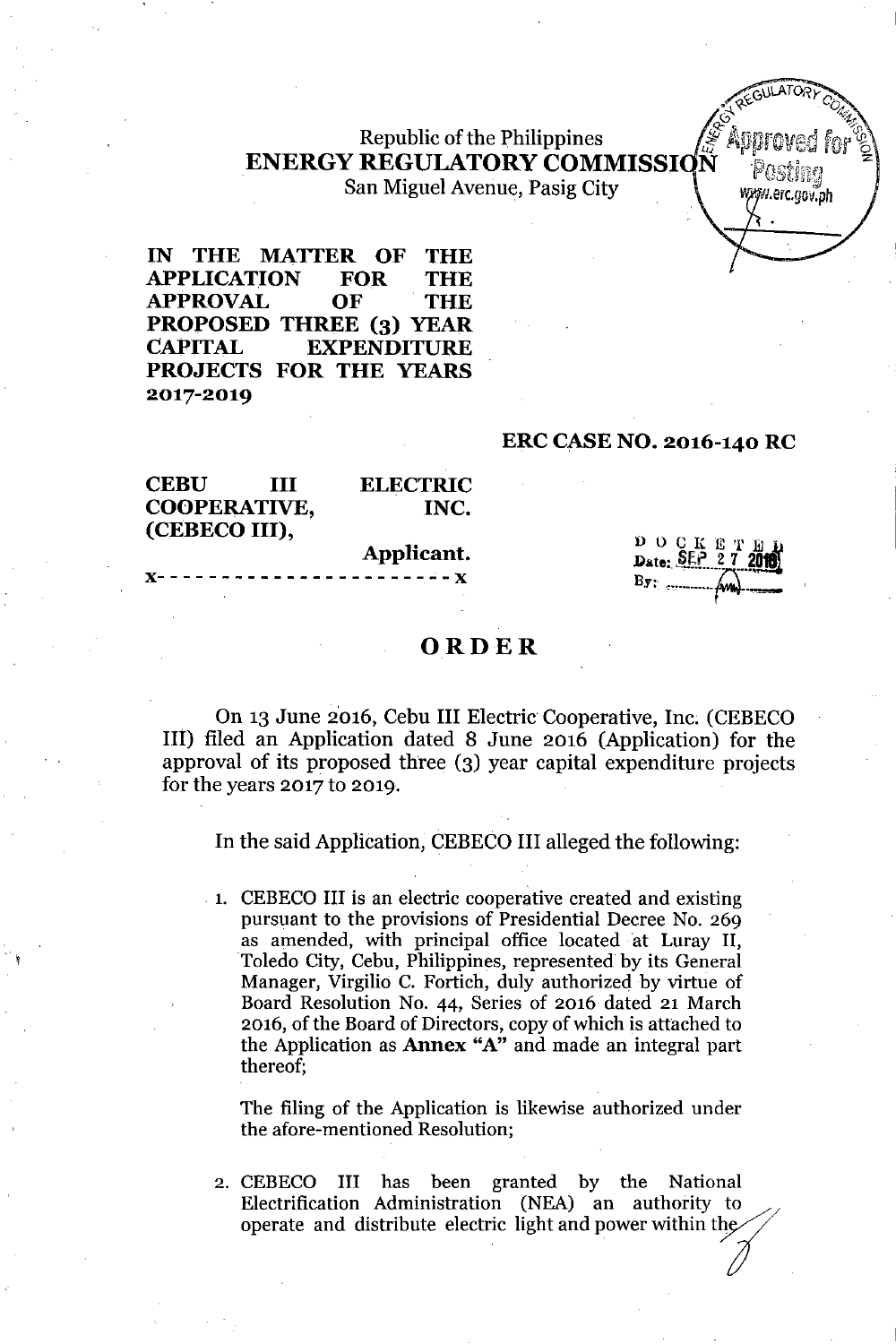coverage area comprising of the City of Toledo and the Municipalities of Aloguinsan, Pinamungajan, Balamban and Asturias all in the Province of Cebu;

#### THE APPLICATION AND ITS PURPOSE

- 3. The Application is filed in compliance with ERC Resolution No. 26, Series of 2009 (A Resolution Amending the Rules for Approval of Regulated Entities' Capital Expenditure Projects)" adopted pursuant to the mandate of Section 43 of Republic Act No. 9136 otherwise known as the Electric Power Industry Reform Act of 2001 (EPIRA) and its implementing Rules and Regulations, which categorically provides that all capital expenditure projects (CAPEX) shall be submitted to and for the approval of the Commission prior to its implementation, in relation to ERC Resolution No. 20, Series of 2011 which sets the timelines for the filing of the instant application;
- 4. The aforecited amended rules was issued by the Commission to ensure the following: 1) that the projects are timely, appropriate, necessary and cost efficient; 2) that the proposed capital projects are consistent with the Distribution Development Plan (DDP), the Philippine Grid Code (PGC), the Philippine Distribution Code (PDC), and other relevant government issuances; and 3) that the procurement of equipment, materials and services are transparent, competitive and compliant with the applicable laws and regulations;
- 5. In accordance with the Amended CAPEX Rules, consistent with the DDP and the PDC, CEBECO III shall acquire, construct and implement the following three (3) year capital expenditure projects with a total approximate cost of One Hundred Forty Three Million Five Hundred Thirty-Eight Thousand Four Hundred Four Pesos (PhP143,538,404.00 );

### THE PROPOSED CAPITAL EXPENDITURE PROJECTS

### 5.a.l NETWORK CAPEX PROJECTS

|                                                                     |                            |            |      | <b>Amount per Year of Implementation</b><br>Fund |            |  |
|---------------------------------------------------------------------|----------------------------|------------|------|--------------------------------------------------|------------|--|
|                                                                     | <b>Source</b>              | 2017       | 2018 | 2019                                             | (Php)      |  |
| Rehab/Uprating/<br>Toledo<br>Rerouting of<br>Feeder 1 Phase 1: From | Bank                       | 13,888,629 |      |                                                  | 13,888,629 |  |
|                                                                     | <b>Project Description</b> |            |      |                                                  |            |  |

#### SAFETY PROJECTS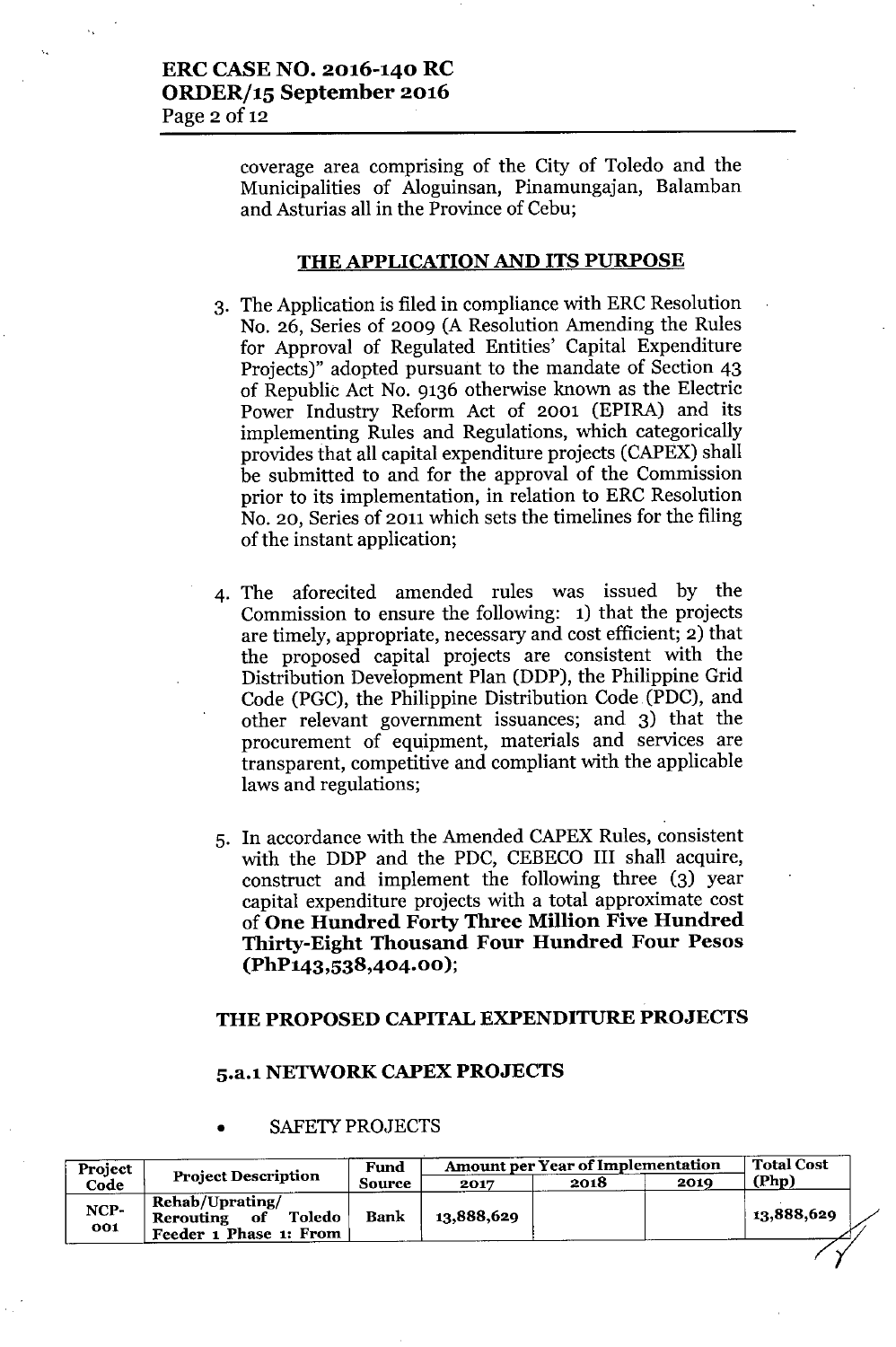# ERC CASE NO. 2016-140 RC ORDER/15 September 2016 Page 3 of 12

 $\epsilon_{\rm x}$ 

 $\hat{\mathbf{v}}_k$ 

|             | Toledo S/S to Bulubugan<br>via 69 kV Underbuilt on<br>336.4 MCM ACSR.                                                                                                                          |                 |           |         |         |            |
|-------------|------------------------------------------------------------------------------------------------------------------------------------------------------------------------------------------------|-----------------|-----------|---------|---------|------------|
| NCP-<br>002 | Rehab/Uprating/Rerouti<br>ng of Toledo Feeder 1<br>Phase<br><b>From</b><br>2:<br><b>Bulubugan</b><br>to<br>Pinamungajan S/S via 69<br>kV Underbuilt on Steel<br>Poles using 336.4 MCM<br>ACSR. | <b>Bank</b>     | 6,669,982 |         |         | 6,669,982  |
| NCP-<br>003 | <b>Rehab/Rerouting/Recon</b><br>ductoring of Toledo<br>Feeder 1 From Pina S/S<br>to Dakit, Bonbon and<br>Cement Plant via Triple<br>Circuit Design via 4/0<br><b>ACSR</b>                      | <b>Bank</b>     | 7,653,478 |         |         | 7,653,478  |
| NCP-        | <b>Installation of Gang</b><br><b>Type Disconnect</b>                                                                                                                                          |                 |           |         |         |            |
| 004         | <b>Switches</b>                                                                                                                                                                                | <b>Bank</b>     | 600,000   | 350,000 | 375,000 | 1,325,000  |
| NCP-        | <b>Installation of</b>                                                                                                                                                                         | Bank            | 650,000   | 780,000 | 910,000 | 2,340,000  |
| 005         | <b>Disconnect Switches</b>                                                                                                                                                                     |                 |           |         |         |            |
| NCP-<br>006 | <b>Installation of Fuse</b><br><b>Cutouts</b>                                                                                                                                                  | Bank            | 418,000   | 498,960 | 586,971 | 1,503,931  |
|             |                                                                                                                                                                                                | Sub-Total (PhP) |           |         |         | 33,381,020 |
|             |                                                                                                                                                                                                |                 |           |         |         |            |

# • POWER QUALITY PROJECTS

| Project        |                                                                                               | Fund                   |           | Amount per Year of Implementation |      | <b>Total Cost</b> |
|----------------|-----------------------------------------------------------------------------------------------|------------------------|-----------|-----------------------------------|------|-------------------|
| Code           | <b>Project Description</b>                                                                    | Source                 | 2017      | 2018                              | 2019 | (Php)             |
| NCP-007        | Construction of 13 km,<br>69 kV Subtrans<br>on<br>336.4 MCM Conductors<br>from Toledo to Poog | <b>Bank</b>            |           |                                   |      |                   |
| NCP-008        | Rehab and Uprating of<br>Poog to DASUNA Line<br>(Lutopan<br>Section<br>Feeder 3)              | <b>Bank</b>            | 1,861,591 |                                   |      | 1,861,591         |
| NCP-009        | and<br>Repair<br>Refurbishment<br>0f<br>$10/12.5$ MVA<br>Power<br><b>Transformer</b>          | <b>Bank</b>            | 4,468,564 |                                   |      | 4,468,564         |
| <b>NCP-010</b> | Construction of 5/6.25<br>Asturias<br><b>MVA</b><br>Substation                                | <b>Bank</b>            |           | 27,000,000                        |      | 27,000,000        |
|                |                                                                                               | <b>Sub-Total (PhP)</b> |           |                                   |      | 33,330,155        |

# 5.a.2. OTHER NETWORK CAPEX PROJECTS

| ONCP-<br>001        | <b>Installation of</b><br>Amorphous<br><b>Distribution</b><br>Transformers | Bank                   | 4,740,600 | 5,476,400 | 6,327,450 | 16,544,450 |
|---------------------|----------------------------------------------------------------------------|------------------------|-----------|-----------|-----------|------------|
| <b>ONCP-</b><br>002 | Service<br>Installation of<br>Drop Wire                                    | <b>Bank</b>            | 3,656,048 | 2,145,110 | 2,252,365 | 8,053,523  |
| ONCP-<br>003        | Metering<br>Purchase of<br>Equipment                                       | <b>Bank</b>            | 4,373,494 | 6,245,067 | 6,557,530 | 17,176,091 |
|                     |                                                                            | <b>Sub-Total (PhP)</b> |           |           |           | 41,774,064 |
|                     |                                                                            |                        |           |           |           |            |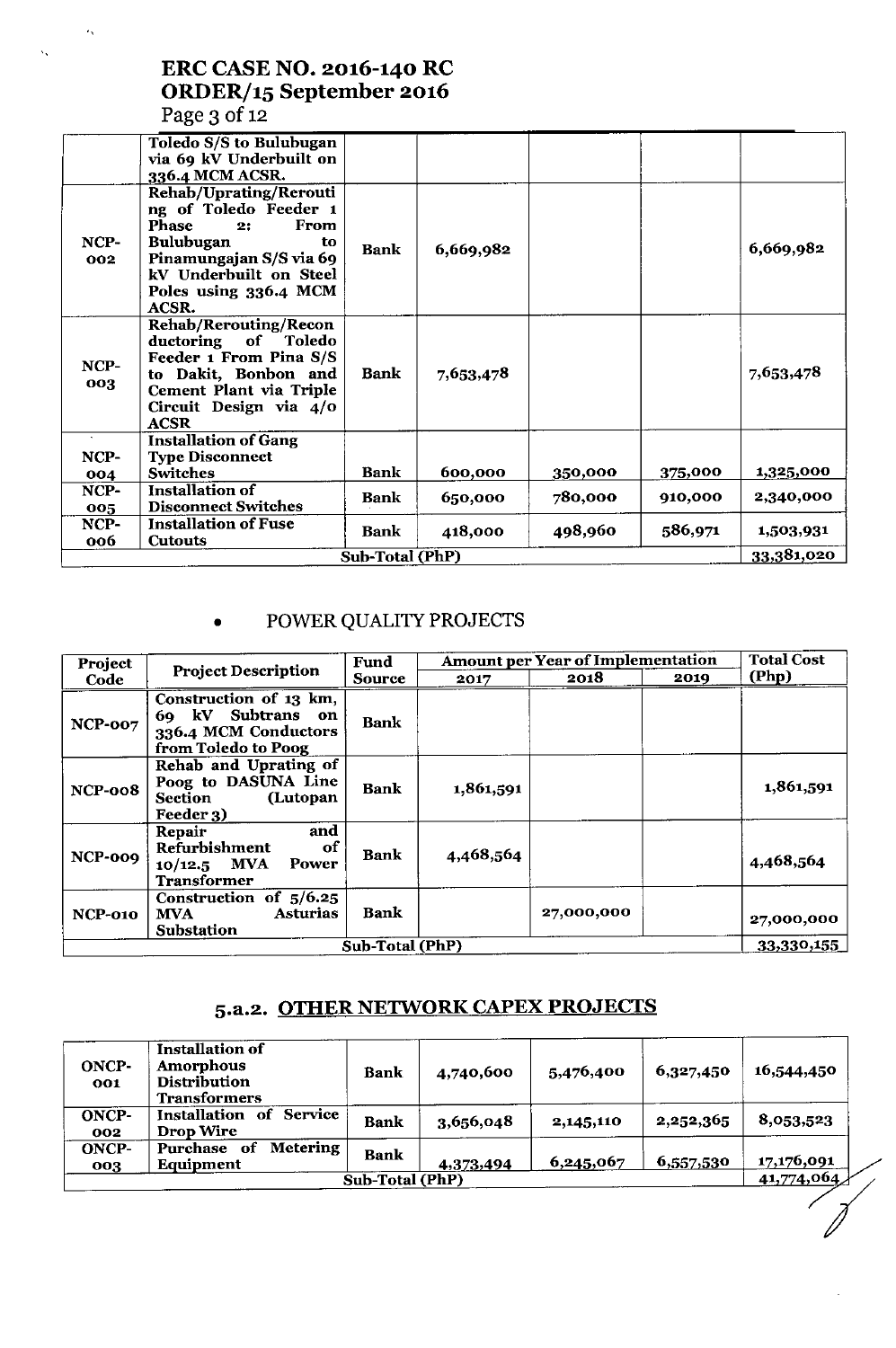# ERC CASE NO. 2016-140 RC ORDER/15 September 2016 Page 4 of 12

 $\ddot{\phantom{a}}$ 

 $\mathbf{A}_{\mathbf{A}^{\perp}}$ 

# 5.a.3. NON-NETWORK CAPEX PROJECTS

| NNCP-<br>001 | <b>Acquisition and</b><br><b>Installation of SCADA</b><br><b>System</b>  | <b>Bank</b>     | 450,000   | 1,800,000 | 1,200,000 | 3,450,000  |
|--------------|--------------------------------------------------------------------------|-----------------|-----------|-----------|-----------|------------|
| NNCP-<br>002 | <b>Purchase of Vehicles</b>                                              | <b>Bank</b>     | 6,630,000 | 7,736,500 | 2,343,326 | 16,709,826 |
| NNCP-<br>003 | <b>Purchase of Test</b><br><b>Equipment</b>                              | <b>Bank</b>     | 1,100,000 |           | 2,550,000 | 3,650,000  |
| NNCP-<br>004 | <b>Purchase of Line</b><br><b>Maintenance Tools</b>                      | <b>Bank</b>     |           | 880,000   |           | 880,000    |
| NNCP-<br>005 | <b>Purchase of Safety</b><br><b>Apparel</b>                              | <b>Bank</b>     | 715,000   | 747,500   | 780,000   | 2,242,500  |
| NNCP-<br>006 | <b>Acquisition of Lot and</b><br><b>Site Development</b>                 | <b>Bank</b>     |           |           | 2,000,000 | 2,000,000  |
| NNCP-<br>007 | <b>Acquisition of Lot for</b><br>Asturias Area Office                    | <b>Bank</b>     |           |           | 1,000,000 | 1,000,000  |
| NNCP-<br>008 | <b>Construction of</b><br><b>Asturias Area Office</b><br><b>Building</b> | <b>Bank</b>     |           |           | 1,250,000 | 1,250,000  |
| NNCP-<br>009 | <b>Purchase of Tools and</b><br>Equipment                                | <b>Bank</b>     | 327,150   | 18,000    | 58,000    | 403,150    |
| NNCP-<br>010 | <b>Bagonan Renovation</b>                                                | Bank            | 500,000   |           |           | 500,000    |
| NNCP-<br>011 | <b>Purchase of IT</b><br>Softwares and<br><b>Hardwares</b>               | <b>Bank</b>     | 1,213,607 | 437,275   | 493,886   | 2,144,768  |
| NNCP-<br>012 | <b>Purchase of</b><br>Communication<br>Equipment                         | <b>Bank</b>     | 66,500    | 89,909    | 97,100    | 253,509    |
| NNCP-<br>013 | <b>Purchase of Meter</b><br><b>Reading Equipment</b>                     | <b>Bank</b>     | 64,000    | 67,200    | 70,560    | 201,760    |
| NNCP-<br>014 | <b>Purchase of Office</b><br>Equipment                                   | <b>Bank</b>     | 220,000   | 50,400    | 97,252    | 367,652    |
|              |                                                                          | Sub-Total (PhP) |           |           |           | 35,053,165 |

## SUMMARY OF PROJECTS:

| Capital                                    |                                                    | Project                 | <b>Annual Project Costs</b> |            |            |  |
|--------------------------------------------|----------------------------------------------------|-------------------------|-----------------------------|------------|------------|--|
| Expenditure<br><b>Project Type</b>         | <b>Source of Funds</b>                             | Costs to be<br>Financed | 2017                        | 2018       | 2019       |  |
| <b>Network CAPEX Projects</b>              |                                                    |                         |                             |            |            |  |
| <b>Safety</b>                              | Bank                                               | 33,381,020              | 29,880,089                  | 1,628,960  | 1,871,971  |  |
| Power<br><b>Quality</b>                    | Bank                                               | 33,330,155              | 6,330,155                   | 27,000,000 |            |  |
|                                            | <b>Sub-total</b>                                   |                         | 36,210,244                  | 28,628,960 | 1,871,971  |  |
| <b>Service Drop</b><br>Wire                | <b>Other Network CAPEX Projects</b><br><b>Bank</b> | 8,053,523               | 3,656,048                   | 2,145,110  | 2,252,365  |  |
| <b>Metering</b><br>Equipment               | <b>Bank</b>                                        | 17,176,091              | 4.373,494                   | 6,245,067  | 6,557,530  |  |
| <b>Distribution</b><br><b>Transformers</b> | <b>Bank</b>                                        | 16,544,450              | 4,740,600                   | 5,476,400  | 6,327,450  |  |
|                                            |                                                    | Sub-total               | 12,770,142                  | 13,866,577 | 15,137,345 |  |
|                                            | <b>Non - Network CAPEX Projects</b>                |                         |                             |            |            |  |
| <b>SCADA</b>                               | <b>Bank</b>                                        | 3,450,000               | 450,000                     | 1,800,000  | 1,200,000  |  |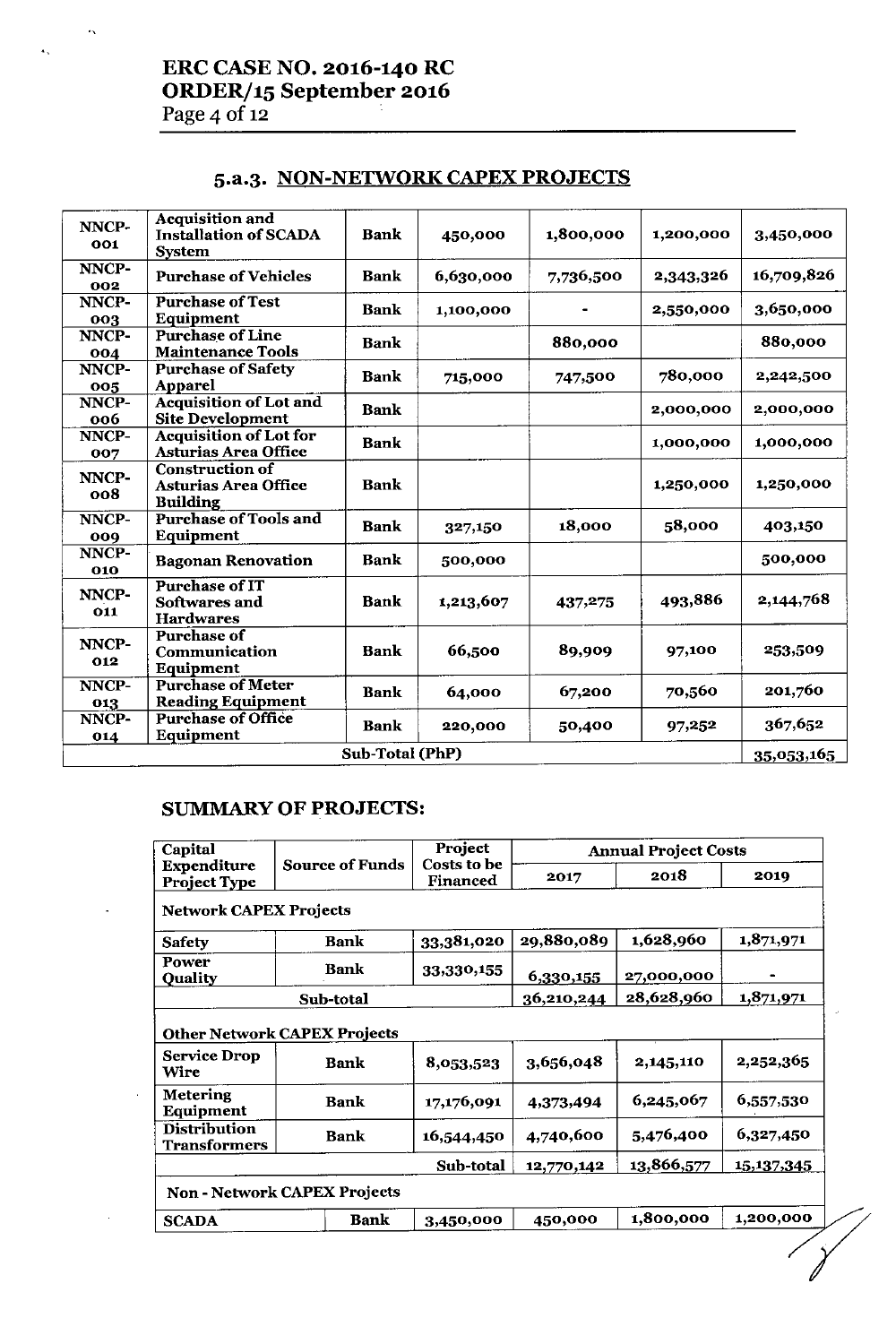# ERC CASE NO. 2016-140 RC ORDER/15 September 2016

Page  $5$  of 12

 $\Lambda$  .

| <b>Vehicles</b>                         |             | 16,709,826 | 6,630,000  | 7,736,500  | 2,343,326         |
|-----------------------------------------|-------------|------------|------------|------------|-------------------|
| <b>Test Equipment</b>                   | <b>Bank</b> | 3,650,000  | 1,100,000  |            | 2,550,000         |
| <b>Line Maintenance</b><br><b>Tools</b> | <b>Bank</b> | 880,000    |            | 880,000    |                   |
| <b>Safety Apparel</b>                   | <b>Bank</b> | 2,242,500  | 715,000    | 747,500    | 780,000           |
| Land                                    | <b>Bank</b> | 3,000,000  |            |            | 3,000,000         |
| <b>Building</b>                         | <b>Bank</b> | 1,750,000  | 500,000    |            | 1,250,000         |
| <b>Tools and</b><br>Equipment           | <b>Bank</b> | 403,150    | 327,150.00 | 18000      | 58,000            |
| IT Softwares and<br><b>Hardwares</b>    | <b>Bank</b> | 2,144,768  | 1,213,607  | 437,275    | 493,886           |
| Communication                           | <b>Bank</b> | 253,509    | 66,500     | 89,909     | 97,100            |
| <b>Meter Reading</b><br>Equipment       | <b>Bank</b> | 201,760    | 64,000     | 67,200     | 70,560            |
| <b>Office Equipment</b>                 | <b>Bank</b> | 367,652    | 220,000    | 50,400     | 97,252            |
|                                         |             | Sub-total  | 11,286,257 | 11,826,784 | 11,940,124        |
| <b>GRAND TOTAL per Year (in PhP)</b>    |             |            | 60,266,643 | 54,322,321 | <u>28,949,440</u> |

### S.b. TYPE OF THE CAPITAL EXPENDITURE PROJECTS IN ACCORDANCE WITH SECTION 2.3 OF RESOLUTION NO. 26, SERIES OF 2009

- 5.b.l As described above in Section 5.a.l, the projects are categorized as Network CAPEX which will address safety, power quality and reliability of the distribution system of CEBECO III;
- 5.b.2. The Other Network CAPEX projects as shown in 5.a.2 are necessary in terms of additional distribution transformers, meters and metering materials due to annual customer growth as forecasted including replacement; and
- 5.b.3 The Non-Network CAPEX projects of CEBECO III as categorized and indicated in 5.a.3 will enhance its capability in responding to customer requests and concerns for better and efficient electric service. Further, its facilities and equipment will be responsive to the quality service that the consumers deserve;

### JUSTIFICATION OF THE CAPITAL PROJECTS

6. With the prevailing situation in the electric power industry vis-à-vis the consumers' demand, CEBECO III deems je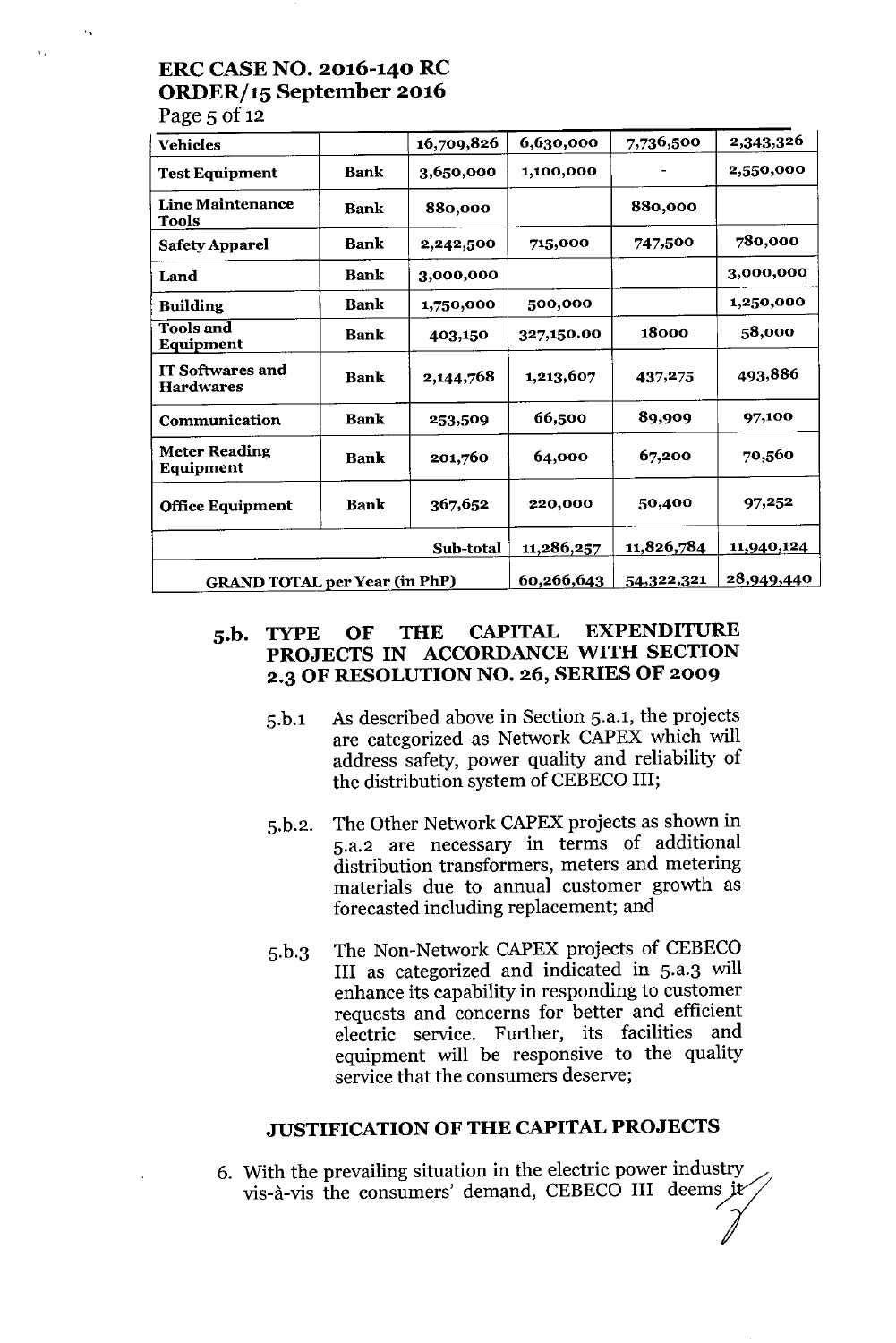$\mathbf{v}_\mathrm{A}$ 

appropriate to embark on asset development and expansion in order to meet the growing demands;

- 7. The procurement of the aforementioned projects are necessary in the schedules provided, otherwise service decline is imminent, to the prejudice of the consumers;
- 8. If a force majeure or fortuitous event, as the case may be, occurs, CEBECO III shall seek the ERC's confirmation of the implementation of the capital projects arising from such event;

#### RELATED AND INDISPENSABLE DOCUMENTS

9. Consistent with the requirement of the filing of applications for approval of capital projects, Applicant attached and made an integral part of this Application the detailed justifications, related and indispensable documents chronologically arranged and contained in Annex "B" thereof;

### BOARD APPROVAL OF THE PROPOSED PROJECTS

- 10. Finding the proposed capital expenditure projects reasonable, appropriate, necessary and beneficial to the consumers, it being envisioned to further their interests; there being no adverse effects on its implementation, but rather results to service decline if not achieved and implemented on the periods it is projected to occur, the Board of Directors of CEBECO III passed Resolution No. 43, Series of 2016 dated 21 March 2016 approving the proposed CAPEX, copy of which is attached to the Application as **Annex** "C";
- 11. Information on the proposed capital projects had been widely disseminated through posting in conspicuous places of the City of Toledo and the Municipalities of Aloguinsan, Pinamungajan, Balamban and Asturias, all in the Province of Cebu as certified to by Engr. Edgardo H. Hernaez Jr., employee of CEBECO III tasked to undertake such dissemination. A copy of the said information on the proposed capital projects is attached to the Application as<br>**Annex** "D". The Notices posted in the areas Annex " $\bar{D}$ ". The Notices posted in the areas aforementioned specifically contained the following: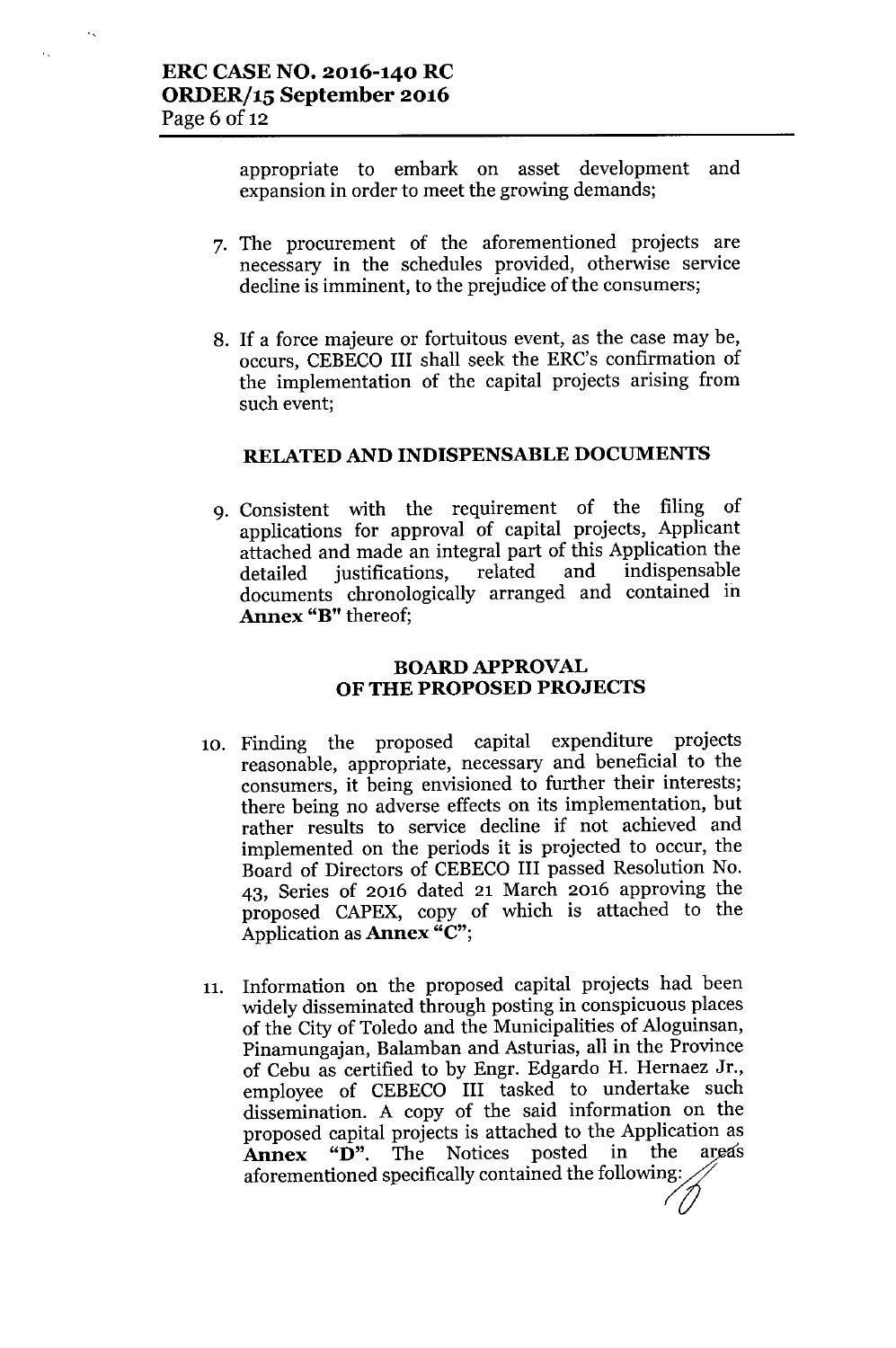- a. the proposed projects;
- b. the reasons for proposing said projects;
- c. the source of fund for the said projects;
- d. indicative rate impact of the said project.

# SOURCE OF FUNDS FOR THE PROJECTS

- 12. In the implementation of the proposed projects, CEBECO III shall utilize the Reinvestment Fund for Sustainable Capital Expenditures (RFSC) and the big part shall be sourced through loans from interested lenders/financial institutions that shall charge the least interest. A separate application for authority to secure loan shall be filed with the Commission;
- 13. The implementation of the proposed CAPEX shall bring forth an indicative rate impact of PhPo.0734 as follows:

|                                                                     | 2011-2013                | 2014-2016    | 2017        | 2018           | 2019         | Total         |
|---------------------------------------------------------------------|--------------------------|--------------|-------------|----------------|--------------|---------------|
| kWh Sales                                                           | 277,669,460              | 330,583,264  | 126,948,814 | 134.380,551    | 141,899,758  | 1,011,481,846 |
| Approved RFSC Rate, PhP/KWh                                         | 0.2508                   | 0.2508       | 0.2508      | 0.2508         | 0.2508       | 0.2508        |
| Cash balance beginning, PhP,<br>excess/(shortfall)                  | 5,475,413                | (33,903,280) | 7,654,320   | (18, 249, 961) | (47,794,261) | 5,475,413     |
| <b>CASH INFLOWS</b>                                                 |                          |              |             |                |              |               |
| Current year RFSC Collection, PhP                                   | 69,639,501               | 82,910,283   | 31,838,762  | 33,702,642     | 35,588,459   | 253,679,647   |
| 50% income on leased properties,<br>PhP                             | 540,761                  | 540,761      | 180,254     | 180,254        | 180,254      | 1,622,284     |
| Subsidy                                                             | 9,622,438                | 14,292,881   |             |                |              | 23,915,319    |
| Loan proceeds from financial<br>institutions, PhP (Capex 2011-2013) | $\overline{\phantom{a}}$ | 98,225,508   | 52,095,003  | 7,000,000      |              | 157,320,511   |
| Loan proceeds from financial<br>institutions, PhP (Capex 2014-2016) |                          | 146,343,213  | 10,197,914  |                |              | 156,541,127   |
| Loan proceeds from financial<br>institutions, PhP (Capex 2017-2019) |                          |              | 60,266,643  | 54,322,321     | 28,949,439   | 143,538,404   |
| Total Cash Inflows, PhP                                             | 79,802,699               | 342,312,646  | 154,578,576 | 95,205,217     | 64,718,152   | 736,617,291   |
| Available cash for disbursement,<br>PhP                             | 85,278,112               | 308,409.366  | 162,232,897 | 76,955,257     | 16,923,891   | 742,092,704   |
| <b>CASH OUTFLOWS</b>                                                |                          |              |             |                |              |               |
| CAPEX Requirement, PhP (2011 to<br>2013)                            | 96,216,523               | 46,903,784   | 52,095,003  | 7,000,000      |              | 202,215,309   |
| CAPEX Requirement, PhP (2014 to<br>2016)                            |                          | 196,042,558  | 10,197,914  |                |              | 206,240,471   |
| CAPEX Requirement, PhP (2017 to                                     |                          |              | 60,266,643  | 54,322,321     | 28,949,439   | 143,538,404   |
| 2019)<br>Previous Loan Amortization with<br>NEA, PhP                | 21,443,883               | 2,749,684    |             |                |              | 24,193,567    |
| Previous Loan Amortization with<br>PNB, PhP                         | $\blacksquare$           | 26,116,748   | 12,759,150  | 10,686,928     | 7,204,356    | 56,767,182    |
| New Loan Amortization with PNB,                                     | $\equiv$                 | 6,442,615    | 14,040,741  | 14.586,774     | 14,049,977   | 49,120,106    |
| 2011-2013<br>New Loan Amortization with PNB,                        | $\Delta$                 | 20,907.465   | 21,692,298  | 20,989,828     | 20,288,504   | 83,878,095    |
| 2014-2016<br>Sheet1                                                 |                          |              | 8,979.108   | 16,756,250     | 20,475,721   | 46,211,078    |

#### RATE IMPACT CALCUIATION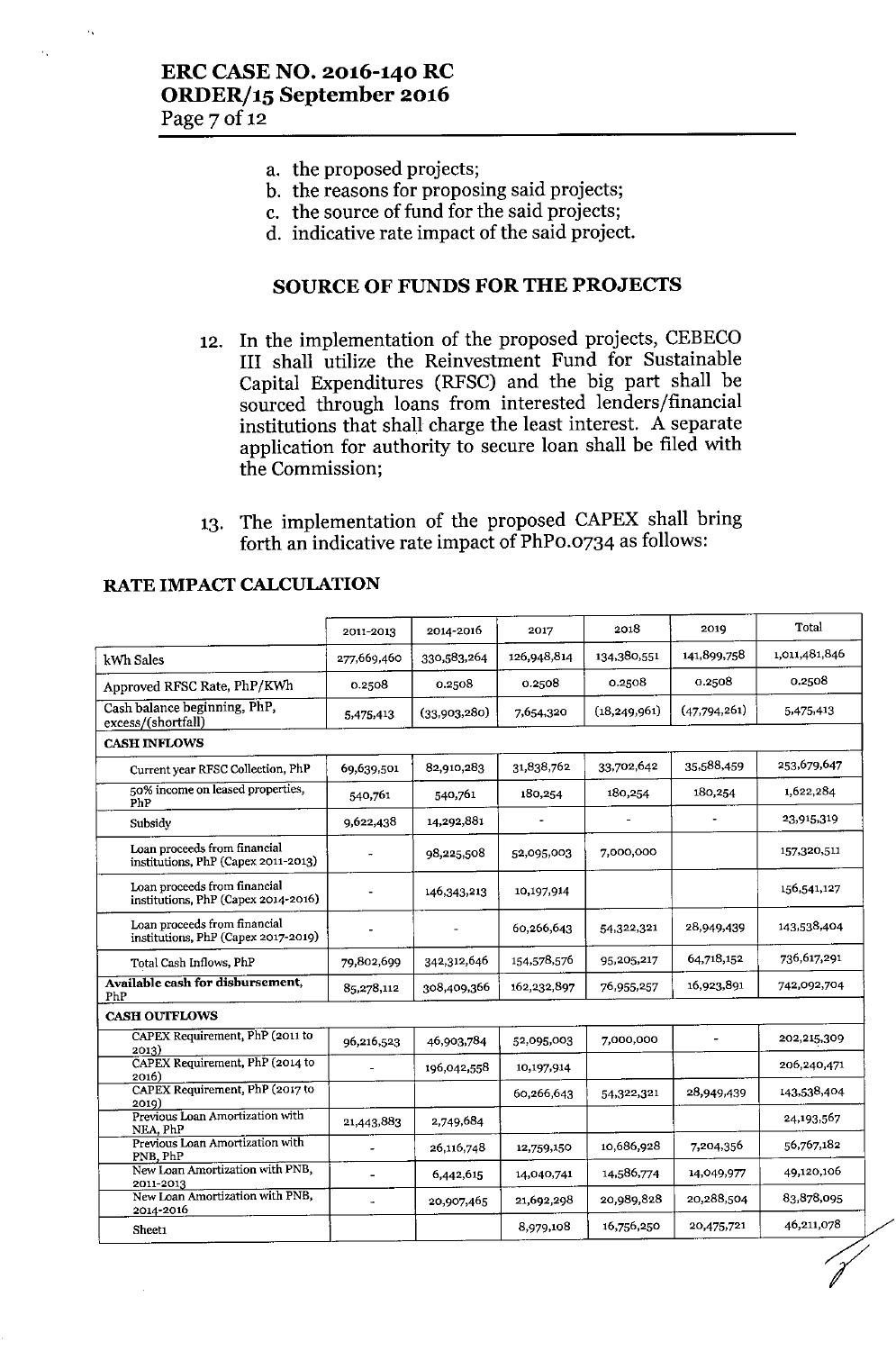| Rate Impact on RFSC, PhP/KWh,<br>excess/(shortfall) | (0.1221)     | 0.0232      | (0.1438)       | (0.3557)     | (0.5233)       | (0.0734)       |
|-----------------------------------------------------|--------------|-------------|----------------|--------------|----------------|----------------|
| Cash balance ending, PhP,<br>excess/(shortfall)     | (33,903,280) | 7,654,320   | (18, 249, 961) | (47,794,261) | (74, 261, 227) | (74, 261, 227) |
| Total Cash Outflows, PhP                            | 119,181,392  | 300,755,046 | 180,482,857    | 124,749,518  | 91,185,118     | 816,353.931    |
| ERC Permit Fees, PhP (Capex 2017-<br>2019)          |              |             | 452,000        | 407,417      | 217,121        | 1,076,538      |
| ERC Permit Fees, PhP (Capex 2014-<br>2016)          |              | 1,592,194   |                |              |                | 1,592,194      |
| ERC Permit Fees, PhP (Capex 2011-<br>2013)          | 986, 1520    |             |                |              |                | 1,520,986      |

# ERC CASE NO. 2016-140 RC ORDER/15 September 2016

 $P$ age 8 of 12

 $\mathcal{F}_{\mathcal{A}}$ 

### COMPLIANCE WITH PRE-FILING REQUIREMENTS

- 14. In compliance with Section 2, Rule 6 of the ERC Rules of Practice and Procedure, copies of Application together with all its annexes and accompanying documents had been furnished by CEBECO III the Legislative Body of the City of Toledo, where CEBECO III principally operates and the Legislative Body of the Province of Cebu. Likewise the Application was published in The Freeman, a newspaper of general circulation within the franchise area of the CEBECOIII;
- 15. As proof ot such compliances is the Affidavit of Service executed by Kareen T. Pagdalian, an employee of CEBECO III, and the first page of the Application bearing the stamp "RECEIVED", attached to the Application as Annex "E", "F" and "G", and the Affidavit of Publication executed by the Editor, and original copy of the issue showing the published application, copies of which are attached to the Application as Annexes "H" and "I", respectively;
- 16. Moreover, prior to the filing of the Application, a pre-filing conference with the concerned staff of the Commission was conducted pursuant to Section 4 of Rule 6, and for purposes of determining completeness of the supporting documents attached to the Application;
- 17. CEBECO III respectfully prays:
	- a. That after due notice and hearing, the proposed capital projects/expenditures subject of the application be APPROVED, declared just, reasonable, and equitable pursuant to the provisions of ERC Resolution No. 26, Series of 2009, and other related laws, rules and regulations; and
	- b. That CEBECO III be allowed/authorized to recover from the members-consumers its expenditures/costs incurred in the implementation of the Capital Expenditure Projects.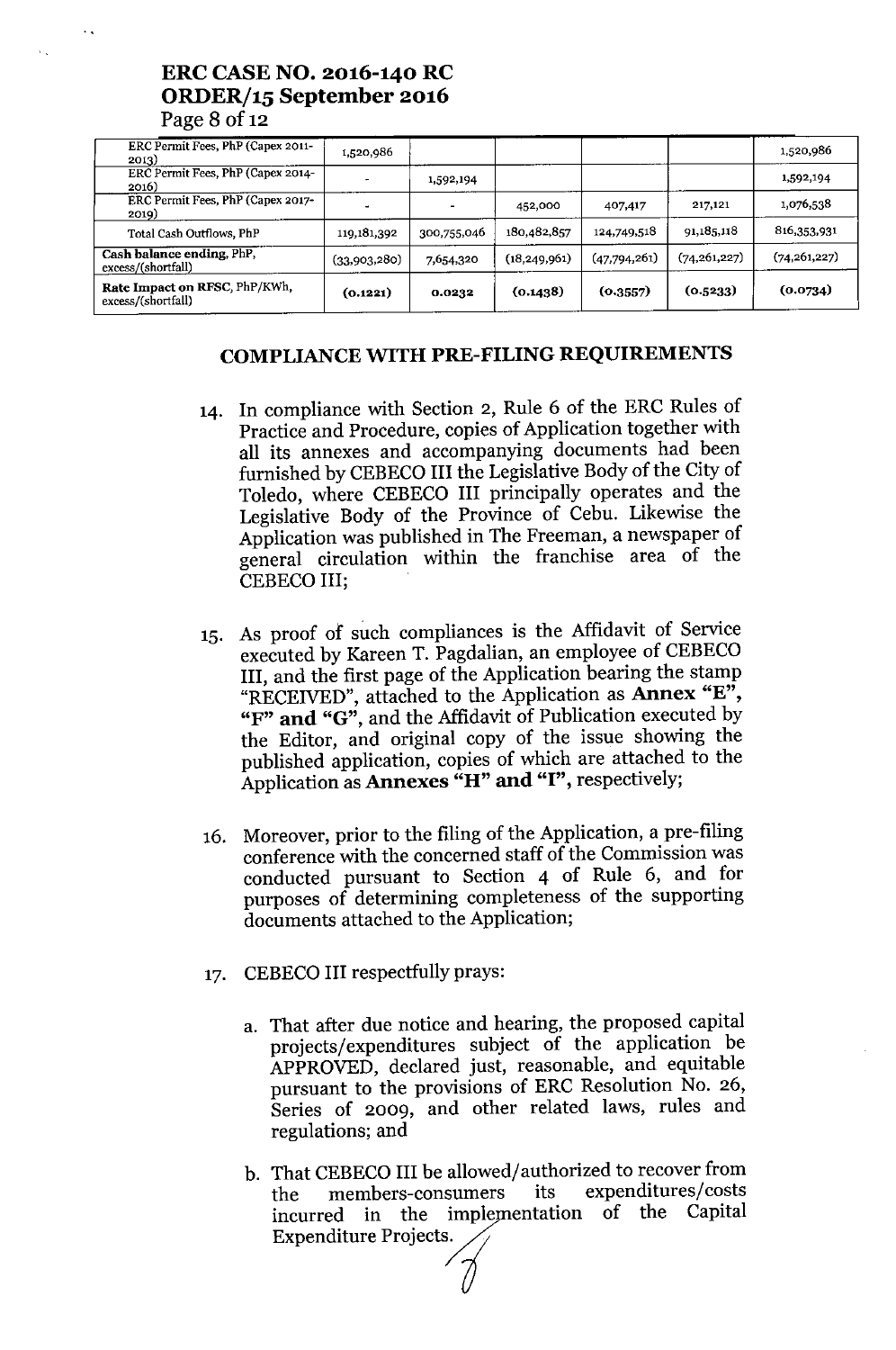Finding the Application to be sufficient in form and in substance with the required fees having been paid, the same is hereby set for initial hearing, expository presentation, Pre-trial Conference and evidentiary hearing on **12 January 2017 (Thursday) at ten o'clock in the morning (10:00 A.M.) at the CEBECO Ill's Main Office, Luray II, Toledo City, Cebu.**

CEBECO **III** is hereby directed to cause the publication of the attached Notice of Public Hearing in two (2) newspapers of general circulation in the Philippines at its own expense, twice (2X) within two (2) successive weeks, the dates of publication not being less than seven (7) days apart, with the date of last publication made not later than ten (10) days before the date of the scheduled initial hearing. CEBECO **III** is also directed to inform its customers within its franchise area, by any other means available and appropriate, of the filing of the Application, the reasons therefor, and of the scheduled hearing thereon.

Let copies of the application, this Order and the attached Notice of Public Hearing be furnished the Office of the Solicitor General (OSG), the Commission on Audit (COA), and the Committees on Energy of both Houses of Congress. They are hereby requested, if they so desire, to send their duly authorized representatives at the scheduled hearing.

Likewise, let copies of this Order and the attached Notice of Public Hearing be furnished the Offices of the Governor of the Province of Cebu, as well as the Mayors and Local Government Legislative Bodies within CEBECO Ill's franchise area for the appropriate posting thereof on their respective bulletin boards.

CEBECO **III** is hereby directed to furnish all those making requests therefor with copies of the application and its attachments, subject to reimbursement of reasonable photocopying costs.

On the date of the initial hearing and Pre-trial Conference, CEBECO**III** must submit to the Commission its written Compliance with the jurisdictional requirements methodically arranged and duly marked, the evidences of the actual posting and publication of the Notice of Public Hearing consisting of certifications issued to that effect, signed by the aforementioned Governor and Mayors and Local Government Legislative Bodies, or their duly authorized representatives, bearing the seals of their offices, and the affidavits of the Editors or Business Managers of the newspapers where said Notice of Public Hearing were published,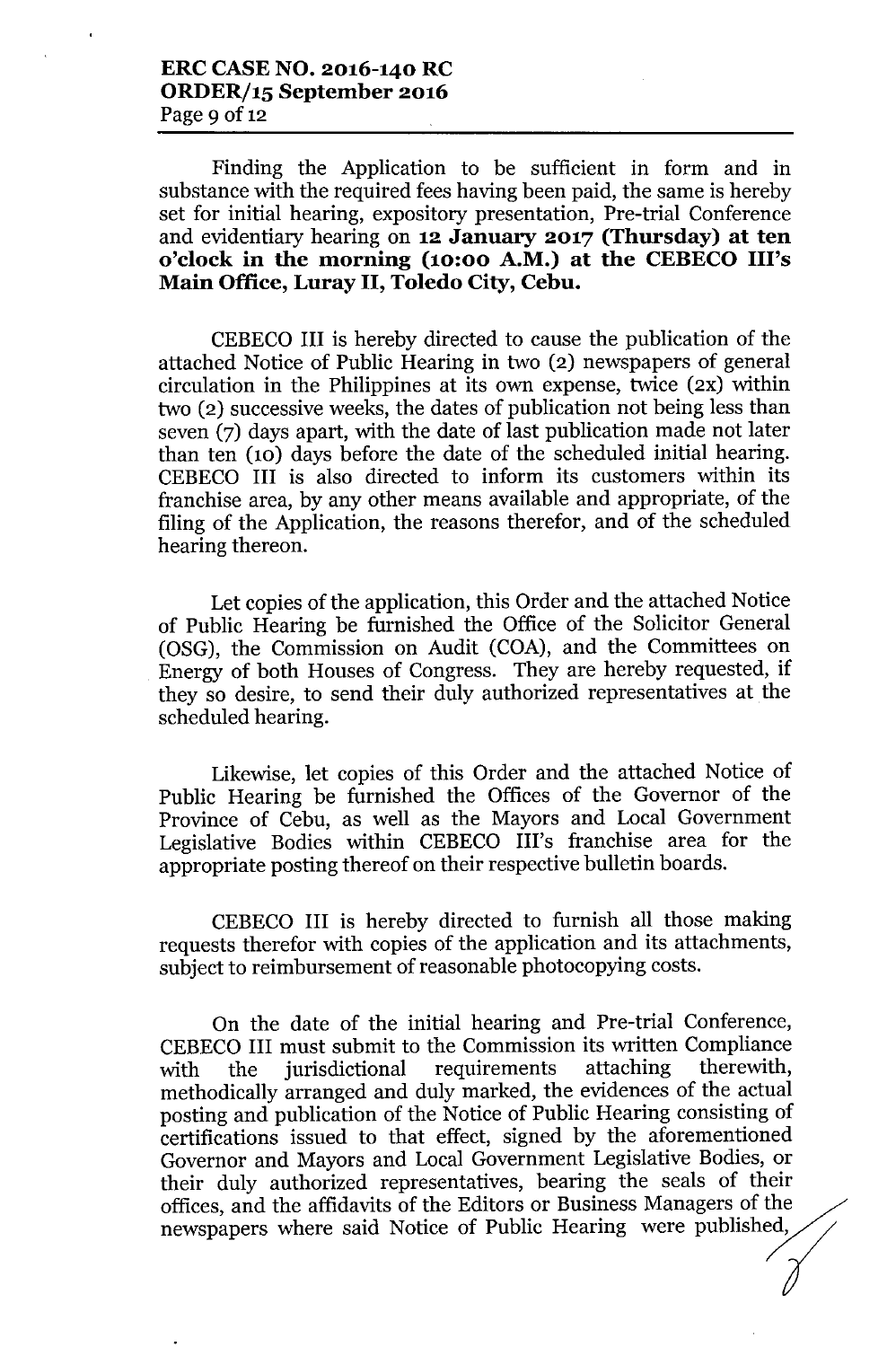"

"

together with the complete issues of the said newspapers, and such other proofs of compliance with the requirements of the Commission.

CEBECO III and all interested parties are directed to submit, at least five (5) days before the date of initial hearing and Pre-trial Conference, their respective Pre-trial Briefs containing, among others:

- a) A summary of admitted facts and proposed stipulation of facts;
- b) The issues to be tried or resolved;
- c) The documents or exhibits to be presented, stating the purposes and proposed markings therefore; and
- d) The number and names of the witnesses, with their written testimonies in an individual affidavit form, to be attached to the Pre-trial Brief.

Failure of CEBECO III to submit the required Pre-trial Brief and Judicial Affidavits of its witnesses within the prescribed period shall be a ground for cancellation of the scheduled hearing, and the resetting of which shall be six (6) months from said date of cancellation.

As part of the Pre-trial Conference, CEBECO III must also be prepared to make an expository presentation of its application, aided by whatever communication medium that it may deem appropriate for the purpose, in order to put in plain words and explain, for the benefit of the consumers and other concerned parties, what the Application is all about and the reasons and justifications being cited in support thereof.

## SO ORDERED.

Pasig City, 15 September 2016.



FOR AND BY AUTHORITY OF THE COMMISSION:

JOSE VICENTE B. SALAZAR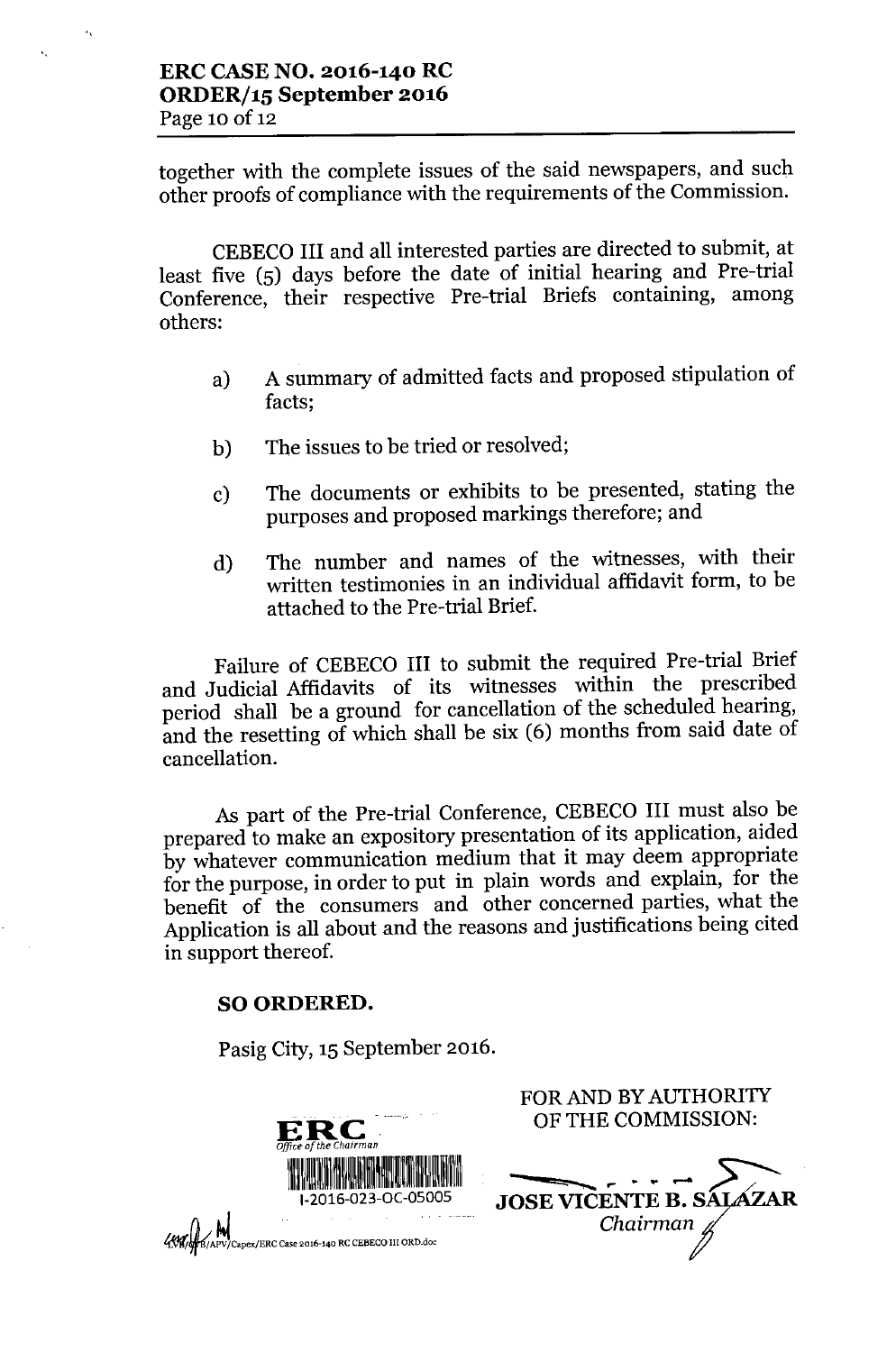# **Copy Furnished:**

'.

.,

- **1. Atlys. Alan C. Gaviola and Alan Byrne S. Gaviola** A.C. Gaviola Law Office Counsel for Applicant CEBECO III Rm. 203, 2/F Crown Port View Hotel 3rd Avenue, North Reclamation Area, Cebu City
- **2. Cebu III Electric Cooperative, Inc. (CEBECO III)** Luray **II,** Toledo City, Cebu
- **3. Office of the Solicitor General** 34 Amorsolo Street, Legaspi Village Makati City, Metro Manila
- **4. Commission on Audit** Commonwealth Avenue Quezon City, Metro Manila
- **5. Senate Committee on Energy** GSIS Bldg., Roxas Blvd., Pasay City Metro Manila
- **6. House Committee on Energy** Batasan Hills, Quezon City, Metro Manila
- **7. Office of the City Mayor** City of Toledo, Cebu
- **8. Office ofthe Local Government Legislative Body** City of Toledo, Cebu
- **9. Office of the Municipal Mayor** Balamban, Cebu
- **10. Office ofthe Local Government Legislative Body** Balamban, Cebu
- **11. Office of the Municipal Mayor** Pinamungajan, Cebu
- **12. Office of the Local Government Legislative Body** Pinamungajan, Cebu
- **13. Office of the Municipal Mayor** Asturias, Cebu